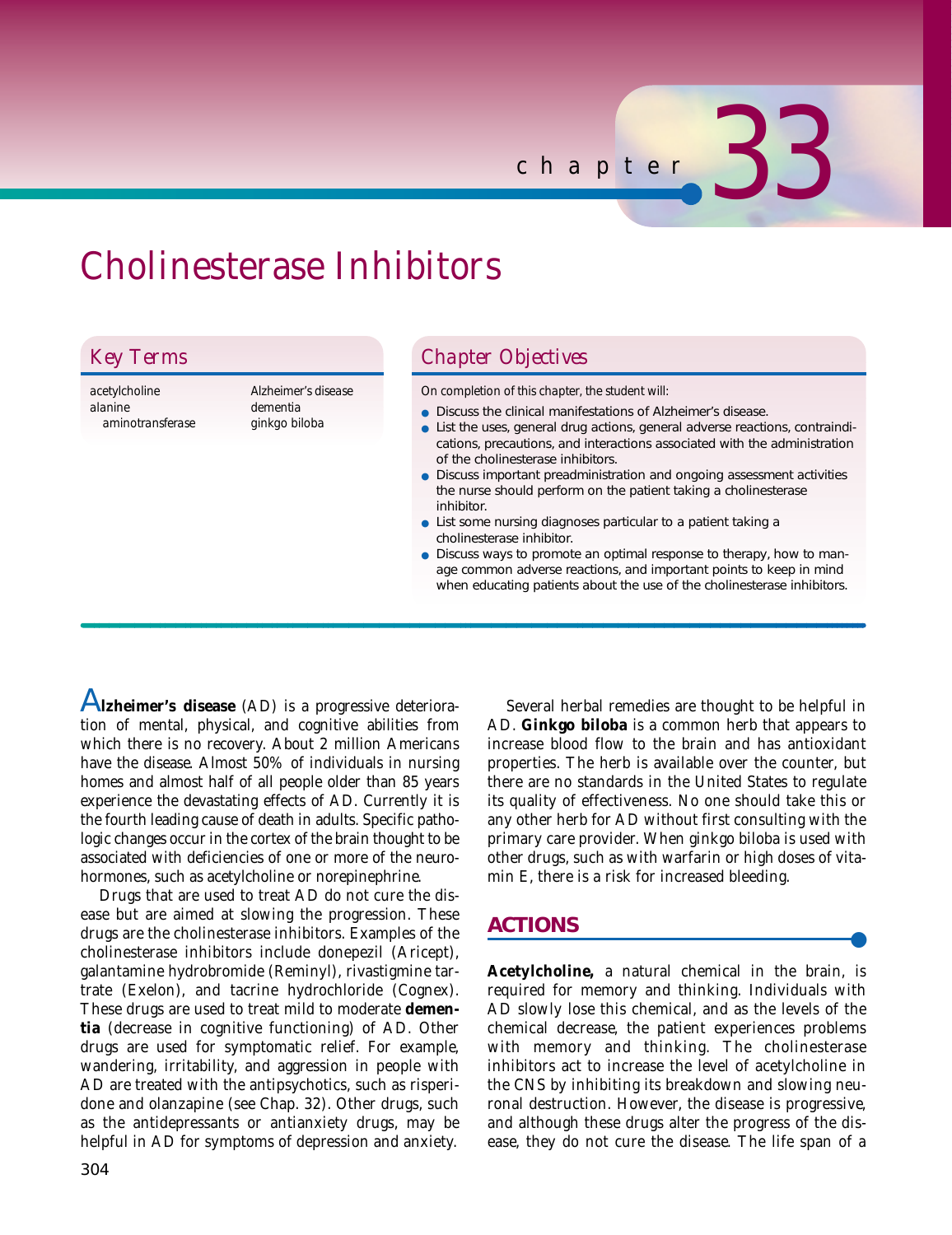| <b>GENERIC NAME</b>                                                | <b>TRADE NAME*</b>                     | <b>USES</b>                                                  | <b>ADVERSE REACTIONS</b>                                                                                                                                                       | <b>DOSAGE RANGES</b>                   |
|--------------------------------------------------------------------|----------------------------------------|--------------------------------------------------------------|--------------------------------------------------------------------------------------------------------------------------------------------------------------------------------|----------------------------------------|
| donepezil HCL<br>doe-nep'-ah-zill                                  | Aricept                                | Mild to moderate<br>dementia of the<br><b>Alzheimer type</b> | Nausea, vomiting, diarrhea,<br>muscle cramps, fatique,<br>anorexia, syncope                                                                                                    | 5-10 mg/d PO                           |
| galantamine<br>hydrobromide<br>ga-lan'-ta-meen                     | Reminyl                                | Mild to moderate<br>dementia of the<br>Alzheimer type        | Nausea, vomiting, diarrhea,<br>anorexia, weight loss,<br>abdominal pain, headache,<br>dizziness, lethargy, confusion                                                           | 4 mg BID PO up to<br>$24 \text{ mg/d}$ |
| rivastigmine<br>tartrate<br>riv-ah-stig'-meen                      | Exelon, Exelon<br><b>Oral Solution</b> | Mild to moderate<br>dementia of the<br><b>Alzheimer type</b> | Nausea, vomiting, diarrhea,<br>dyspepsia, anorexia, abdominal<br>pain, insomnia, fatique, skin rash,<br>dizziness, constipation,<br>somnolence, tremor                         | $1.5 - 12$ mg/d BID PO                 |
| tacrine HCL<br>tay'-krin                                           | Cognex                                 | Mild to moderate<br>dementia of the<br><b>Alzheimer type</b> | Diarrhea, loss of appetite,<br>clumsiness, nausea, vomiting,<br>fainting, tachycardia, fever,<br>hyper- or hypotension, skin<br>rash, severe abdominal pain,<br>hepatotoxicity | 40-160 mg/d in<br>4 divided doses PO   |
| *The term generic indicates the drug is available in generic form. |                                        |                                                              |                                                                                                                                                                                |                                        |

#### **SUMMARY DRUG TABLE CHOLINESTERASE INHIBITORS**

patient with AD is usually decreased, although a patient may live from 3 to 20 years after diagnosis.

# **USES** ●

Cholinesterase inhibitors are used to treat the dementia associated with AD. The effectiveness of these drugs varies from individual to individual. The drugs may noticeably diminish the symptoms of AD, the symptoms could improve only slightly, or the symptoms could continue to progress (only at a slower rate).

Donepezil has the advantage of once-daily administration and appears to be better tolerated than tacrine. Tacrine is particularly harmful to the liver. The new drugs rivastigmine and galantamine, like the other two, are effective in treating mild-to-moderate dementia of AD.

# **ADVERSE REACTIONS**

In most situations, adverse reactions of the cholinesterase inhibitors are mild and are most often experienced early in the treatment. When adverse reactions occur, they tend to disappear gradually as the body gets used to the treatment and generally will not last for more than several days. Adverse reactions of the cholinesterase inhibitors include anorexia, nausea, vomiting, diarrhea, weight loss, abdominal pain, dizziness, and headache.

Tacrine is particularly damaging to the liver and can result in hepatotoxicity. Because tacrine is more likely to cause adverse reactions and drug interactions, it must be administered more frequently (4 times a day) and is rarely used in current therapy. Donepezil has fewer and milder side effects than tacrine. It is considered the agent of first choice. However, some patients may achieve a better response with one drug than another. Additional adverse reactions are listed in the Summary Drug Table: Cholinesterase Inhibitors.

### **CONTRAINDICATIONS** ●

The cholinesterase inhibitors are contraindicated in patients with a hypersensitivity to the drugs and during pregnancy (Pregnancy Category B) and lactation.

## **PRECAUTIONS**

These drugs are used cautiously in patients with renal or hepatic disease, bladder obstruction, seizure disorders, sick sinus syndrome, gastrointestinal bleeding, and asthma. Individuals with a history of ulcer disease may have a recurrence of the bleeding.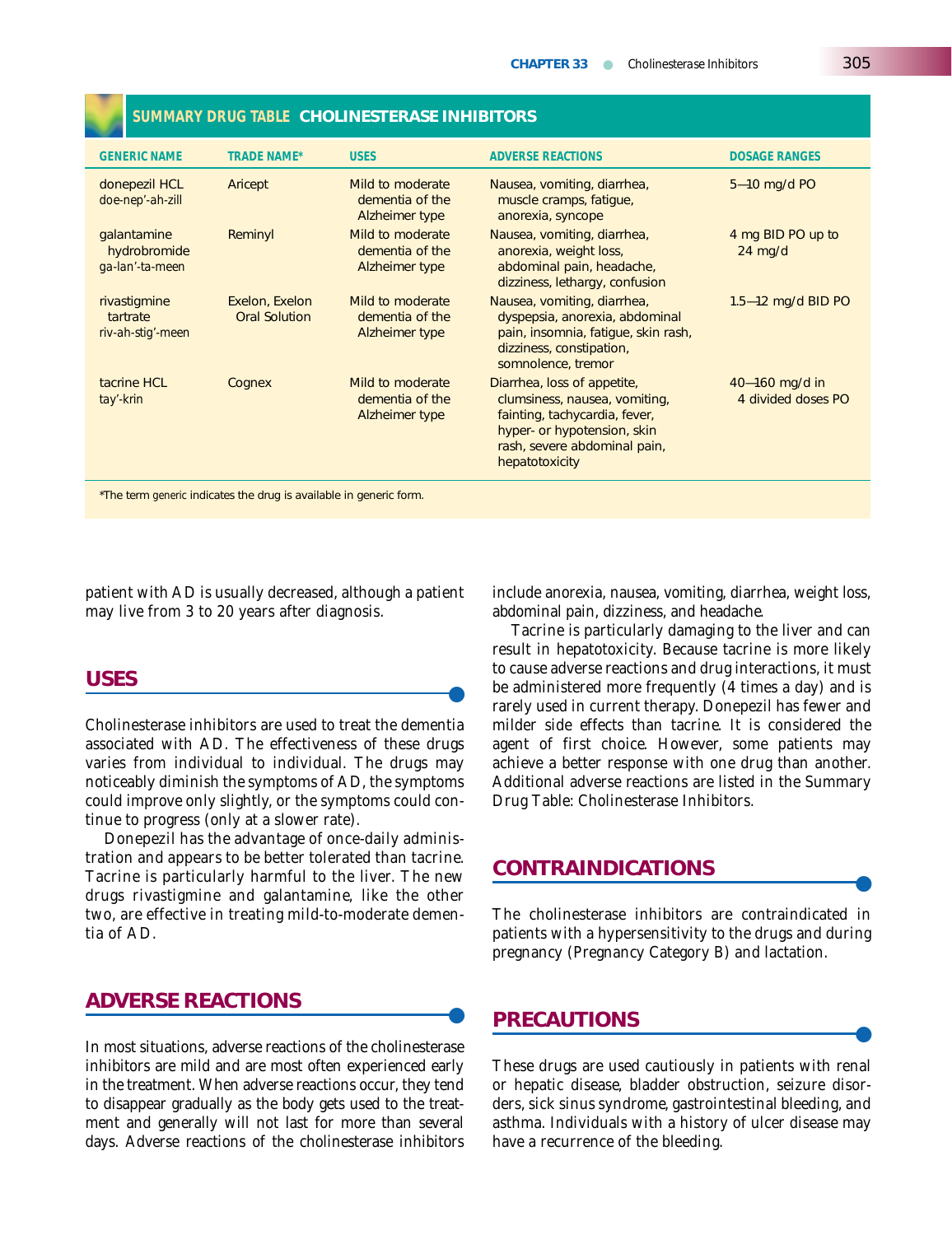# **INTERACTIONS**

When the cholinesterase inhibitors are administered with the anticholinergic drugs, there is a potential decrease in activity of the anticholinergic drug. There is an increased risk of toxicity of theophylline when the cholinesterase inhibitors are administered with tacrine. There is a synergistic effect when tacrine is administered with succinylcholine, cholinesterase inhibitors, or cholinergic agonists (eg, bethanechol).

# **SCHER ALERT: Ginseng**

*Ginseng has been called the "king of herbs" because of its wide use and the benefits attributed to the herb. In early times in China, ginseng was valued as high as gold. Hundreds of ginseng products (eg, gum, teas, chewing gum, juices) are sold throughout the US. Ginseng is the fourth best selling herb in the US. The primary use of ginseng is to improve energy and mental performance. The benefits of ginseng include improving endurance during exercise, reducing fatigue, boosting stamina and reaction times, and increasing feelings of well-being.* 

*Adverse reactions are rare, but sleeplessness, nervousness, and diarrhea have been reported in individuals taking large amounts of the herb. The herb should not be taken in combination with stimulants including those containing caffeine. Dosage is 200 to 500 mg/day of the standardized extract or 1 to 4 g of powdered root a day. Ginseng is contraindicated in individuals with high blood pressure and during pregnancy.* 

# ❁**Herbal Alert: Ginkgo**

*Ginkgo is one of the oldest herbs in the world and has many beneficial effects. Ginkgo is taken to improve memory and brain function and to enhance circulation to the brain, heart, limbs, and eyes. Most of the research done on ginkgo has been done on standardized extract ginkgo. The recommended dose is 40 mg standardized extract ginkgo three times a day. The effects of ginkgo may not be seen until after 4 to 24 weeks of treatment. The most common adverse reactions include mild gastrointestinal discomfort, headache, and rash. Excessively large doses have been reported to cause diarrhea, nausea, vomiting, and restlessness. Ginkgo is contraindicated in patients taking monoamine oxidase inhibitors (MAOIs) because of the risk of a toxic reaction. Individuals taking anticoagulants should take ginkgo only on the advice of a primary care provider.*

### **NURSING PROCESS**

#### ● **The Patient Receiving a Cholinesterase Inhibitor for Mild-to-Moderate Dementia of Alzheimer's Disease**

#### **ASSESSMENT**

#### *Preadministration Assessment*

A patient receiving a cholinesterase inhibitor may be treated in the hospital, nursing home, or in an outpatient setting. The patient's cognitive ability and functional ability are assessed before and during therapy. The baseline or initial assessment depends on the stage of AD. The nurse assesses the patient for confusion, agitation, and impulsive behavior. Speech, ability to perform activities of daily living, and self-care ability also are assessed. These assessments will be used by the nurse in the ongoing assessment in monitoring the patient's improvement (if any) after taking the cholinesterase inhibitors. These drugs may slow the progression of the disease but are not a cure for AD.

Before starting therapy for the hospitalized patient, the nurse obtains a complete psychiatric and medical history. With AD, patients often are unable to give a reliable history of their illness. A family member or primary caregiver will be able to verify or give information needed for an accurate assessment. During the time the history is taken, the nurse observes the patient for any behavior patterns that appear to be deviations from normal. Examples of deviations include poor eye contact, failure to answer questions completely, inappropriate answers to questions, a monotone speech pattern, and inappropriate laughter, sadness, or crying. These patients are in varying stages of decline. Display 33-1 identifies the stages of AD and the associated clinical manifestations. The nurse documents the patient's cognitive ability using Display 33-1 as a guide.

Late dementia or the final phase of AD may last from a few months to several years while the patient becomes increasingly immobile and dysfunctional.

Physical assessments include obtaining blood pressure measurements on both arms with the patients in a sitting position, pulse, respiratory rate, and weight. The functional ability of the patient is also important.

#### **DISPLAY 33-1** ● **Clinical Manifestations of Alzheimer's Disease**

#### **EARLY PHASE—MILD COGNITIVE DECLINE**

- Increased forgetfulness
- Decreased performance in social settings
- Evidence of memory deficit when interviewed
- Mild to moderate anxiety

#### **EARLY DEMENTIA PHASE—MODERATELY SEVERE COGNITIVE DECLINE**

- Needs assistance for activities of daily living
- Unable to recall important aspects of current life
- Difficulty making choices (ie, what clothes to wear, what to eat)
- Able to recall major facts (ie, their name and family member's names)
- Need assistance for survival

#### **LATE DEMENTIA PHASE—SEVERE COGNITIVE DECLINE**

- Incontinent of urine
- No verbal ability ● No basic psychomotor skills
- Needs assistance when bathing, toileting, and feeding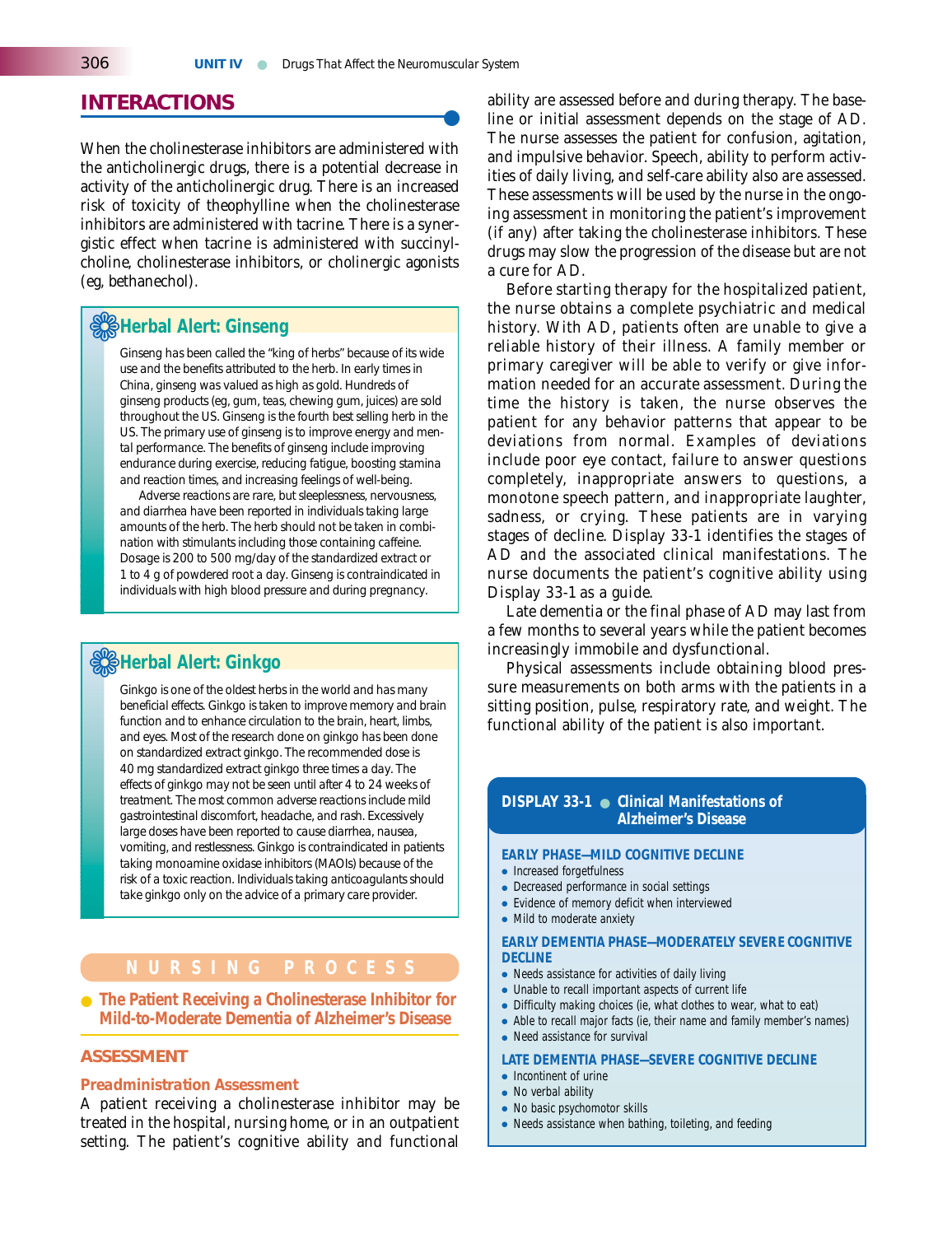The initial assessments of the outpatient are basically the same as those for the hospitalized patient. The nurse obtains a complete medical history and a history of the symptoms of AD from the patient (if possible), a family member, or the patient's hospital records. During the initial interview, the nurse observes the patient for what appear to be deviations from a normal behavior pattern. The nurse also should assess the patient's vital signs and body weight.

#### *Ongoing Assessment*

Ongoing assessment of patients taking the cholinesterase inhibitors includes both mental and physical assessments. Cognitive and functional abilities are assessed using Display 33-1 as a guide. Initial assessments will be compared with the ongoing assessments to monitor the patient's improvement (if any) after taking the cholinesterase inhibitors.

#### **NURSING DIAGNOSES**

Drug-specific nursing diagnoses are highlighted in the Nursing Diagnoses Checklist. Other nursing diagnoses applicable to these drugs are discussed in depth in Chapter 4.

#### **PLANNING**

The expected outcomes for the patient may include an optimal response to drug therapy, management of common adverse drug reactions, an absence of injury, and compliance with the prescribed therapeutic regimen.

#### **IMPLEMENTATION**

#### *Promoting an Optimal Response to Therapy*

The nurse develops a nursing care plan to meet the patient's individual needs. It is important to monitor vital signs at least daily. The nurse should report any significant change in the patient's vital signs to the primary health care provider.

Behavioral records should be written at periodic intervals (frequency depends on hospital or unit guidelines). An accurate description of the patient's behavior and cognitive ability aids the primary health care provider in planning therapy and thus becomes an

#### **Nursing Diagnoses Checklist**

- ✓ **Imbalanced Nutrition: Less than Body Requirements** related to adverse reactions (eg, anorexia, nausea)
- ✓ **Risk for Injury** related to an adverse drug reaction (eg, dizziness, syncope, clumsiness) or disease process
- ✓ **Impaired Physical Mobility** related to adverse drug reactions (eg, dizziness, syncope) or disease process

important part of nursing management. Patients with poor response to drug therapy may require dosage changes, discontinuation of the drug therapy, or the addition of other therapies to the treatment regimen. However, it is important for the nurse to know that response to these drugs may take several weeks. The symptoms that the patient is experiencing may get better or remain the same, or the patient may experience only a small response to therapy. It is important to remember that a treatment that slows the progression of symptoms in AD is a successful treatment.

Donepezil is administered orally once daily at bedtime. It can be taken with or without food. Galantamine is administered orally twice daily, preferably with morning and evening meals.

Rivastigmine is administered as a tablet or oral solution twice daily. When rivastigmine is administered as an oral solution, the nurse removes the oral dosing syringe provided in the protective container. The syringe provided is used to withdraw the prescribed amount. The dosage may be swallowed directly from the syringe or first mixed with a small glass of water, cold fruit juice, or soda.

Tacrine is administered orally 3 or 4 times a day, preferably on an empty stomach 1 hour before or 2 hours after meals. For best results the drug should be administered around the clock.

#### *Monitoring and Managing Adverse Reactions*

When taking the cholinesterase inhibitors, patients may experience nausea and vomiting. Although this can occur with all of the cholinesterase inhibitors, patients taking rivastigmine appear to have more problems with nausea and severe vomiting. Nausea and vomiting should be reported to the primary health care provider because the primary care provider may discontinue use of the drug and then restart the drug therapy at the lowest dose possible. Restarting therapy at the lower dose helps to reduce the nausea and vomiting.

Weight loss and eating problems related to the inability to swallow are two major problems in the late stage of AD. These problems coupled with the anorexia and nausea associated with administration of the cholinesterase inhibitors present a challenge for the nurse or the caregiver. Mealtime should be simple and calm. The patient should be offered a well-balanced diet with foods that are easy to chew and digest. Frequent, small meals may be tolerated better than three regular meals. Offering foods of different consistency and flavor is important in case the patient can handle one form better than another. Fluid intake of 6 to 8 glasses of water daily is encouraged to prevent dehydration. In later stages, the patient may be fed through a feeding syringe, or the caregiver can encourage chewing action by pressing gently on the bottom of the patient's chin and on the lips.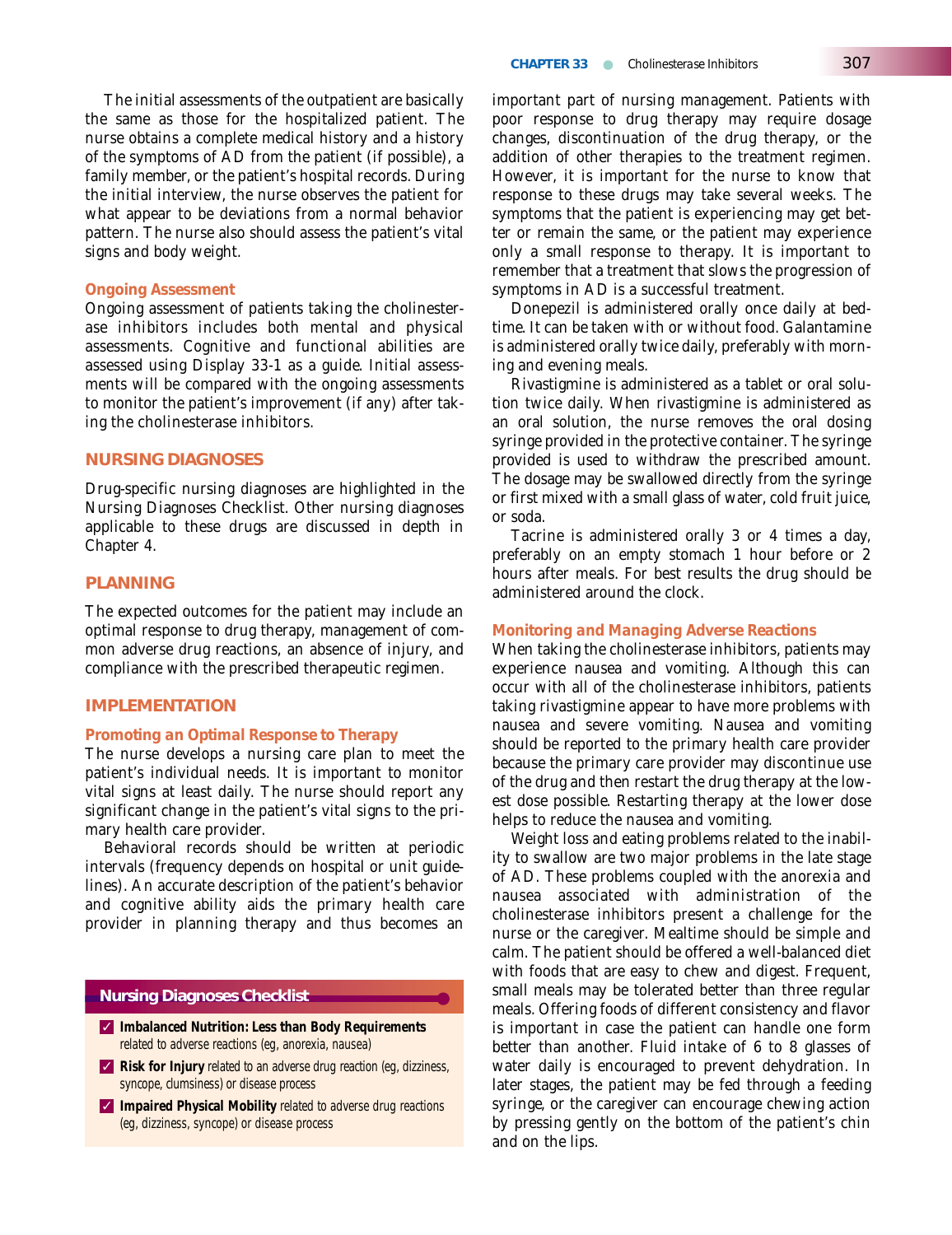Physical decline and the adverse reactions of dizziness and syncope place the patient at risk for injury. The patient may require assistance by the nurse when ambulating. Assistive devices such as walkers or canes may reduce falls. To minimize the risk of injury, the patient's environment should be controlled and safe. Encouraging the use of bedrails, keeping the bed in low position, using night lights, and frequenting monitoring by the nurse or caregiver will reduce the risk of injury. The patient should wear an identification tag, such as a medical alert bracelet.

When administering tacrine, the nurse must monitor the patient for liver damage. This is best accomplished by monitoring **alanine aminotransferase** (ALT) levels. ALT is an enzyme found predominately in the liver. Disease or injury to the liver causes a release of this enzyme into the bloodstream, resulting in elevated ALT levels. In patients taking tacrine, ALT levels should be obtained weekly from at least week 4 to week 16 after the initiation of therapy. After week 16, transaminase levels are monitored every 3 months.

#### ❊**Nursing Alert**

*The nurse immediately reports any elevated alanine aminotransferase (ALT) level to the primary health care provider. The primary health care provider may want to continue monitoring the ALT level or discontinue use of the drug because of the danger of hepatotoxicity. However, abrupt discontinuation may cause a decline in cognitive functioning.*

Within 6 weeks of the discontinuation of cholinesterase inhibitor therapy, individuals lose any benefit they have received from the drugs.

#### *Educating the Patient and Family*

The patient with AD may understand and comprehend the extent and severity of this disease early on in the disease process, but as cognitive abilities decrease, the nurse will focus on educating the family and major caregiver of the patient. Depending on the degree of cognitive decline, the nurse will discuss the drug regimen with the patient, family member, and/or caregiver. It is important for the nurse to accurately evaluate the patient's ability to assume responsibility for taking drugs at home. The administration of drugs to the patient with AD becomes a family responsibility if the outpatient appears to be unable to manage his or her own drug therapy.

The nurse explains any adverse reactions that may occur with a specific antipsychotic drug and encourages the caregiver or family members to contact the primary health care provider immediately if a serious drug reaction occurs.

The nurse includes the following points in a teaching plan for the patient or family member:

- Keep all appointments with the primary care provider or clinic because close monitoring of therapy is essential. Dose changes may be needed to achieve the best results.
- Report any unusual changes or physical effects to the primary health care provider.
- Take the drug exactly as directed. Do not increase, decrease, or omit a dose or discontinue use of this drug unless directed to do so by the primary health care provider.
- Do not drive or perform other hazardous tasks if drowsiness occurs. As soon as the diagnosis of AD is made, patients should not be permitted to drive.
- Do not take any nonprescription drug unless use of a specific drug has been approved by the primary health care provider.
- Inform physicians, dentists, and other medical personnel of therapy with this drug.
- Keep track of when the drug is taken. In the early stages of forgetfulness, a mark on the calendar each time the medicine is taken or use of a pill counter that holds the medicine for each day of the week may be used to help the patient remember to take the medication or if the medication has been taken for the day.
- Notify the primary care provider if the following adverse reactions are experienced for more than a few days: nausea, diarrhea, difficulty sleeping, vomiting, or loss of appetite.
- Immediately report the occurrence of the following adverse reactions: severe vomiting, dehydration, changes in neurologic functioning, or yellowing of the skin or eyes.
- Notify the primary health care provider if you have a history of ulcers, feel faint, experience severe stomach pains, vomit blood or material that resembles coffee grounds, or have bloody or black stools.
- Remember that these drugs do not cure AD but slow the mental and physical degeneration associated with the disease.
- Remember that during tacrine therapy the ALT level must be monitored at intervals prescribed by the primary health care provider.

#### **EVALUATION**

- The therapeutic effect is achieved.
- Adverse reactions are identified, reported to the primary health care provider, and managed successfully through appropriate nursing interventions.
- No evidence of injury is seen.
- The patient (if possible), family member, or caregiver demonstrates understanding of the drug regimen.